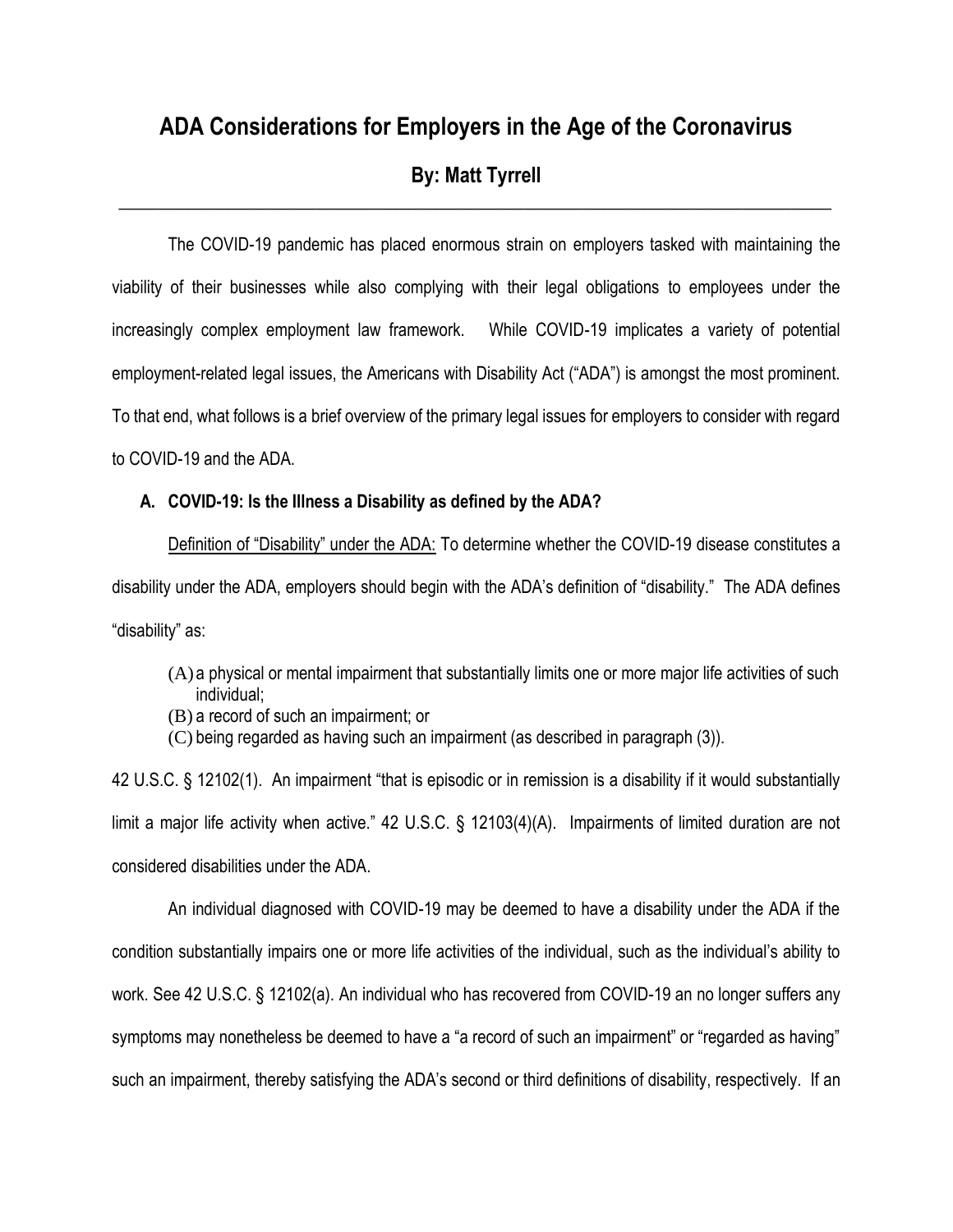employee suffering from or regarded as having COVID-19 satisfies any of these definitions, the ADA protects the employee from discrimination on the basis of disability so long as the employee is qualified to perform the essential functions of their position, with or without reasonable accommodation.

#### **B. What Medical Information Can Employers Request?**

Medical Examinations and Inquiries Under the ADA: In general, an employer *may not* require a medical examination of an applicant or make inquiries as to whether an applicant is an individual with a disability or as to the nature or severity of such disability. After an employer has extended an offer of employment, and before the applicant's employment has commenced, an employer may require a medical examination or inquiry and condition the offer of employment on the results of the medical examination or inquiry, provided that all new employees in the same job category are subjected to the same required medical examination or inquiry regardless of disabilities.

The Equal Employment Opportunity Commission ("EEOC"), the federal agency tasked with enforcing the ADA, recently published new guidance regarding medical examinations and inquiries in the context of the COVID-19 pandemic. Specifically, the EEOC has taken the position that "[a]n employer may screen job applicants for symptoms of COVID-19 after making a conditional job offer, as long as it does so for all entering employees in the same type of job."<sup>1</sup>

Examinations and Inquiries of Current Employees: During the course of employment, the ADA prohibits medical examinations or inquiries into whether an employee has a disability, or the nature of such disability, unless the examination or inquiry is job related and consistent with business necessity. To satisfy the "job related and consistent with business necessity" standard, the employer must have a reasonable belief, based on objective evidence, that: (1) an employee's ability to perform the essential functions of the

<sup>1</sup> EEOC, "What You Should Know About the ADA, the Rehabilitation Act, and COVID-19," updated on March 18, 2020, *available at*

[https://www.eeoc.gov/eeoc/newsroom/wysk/wysk\\_ada\\_rehabilitaion\\_act\\_coronavirus.cfm](https://www.eeoc.gov/eeoc/newsroom/wysk/wysk_ada_rehabilitaion_act_coronavirus.cfm)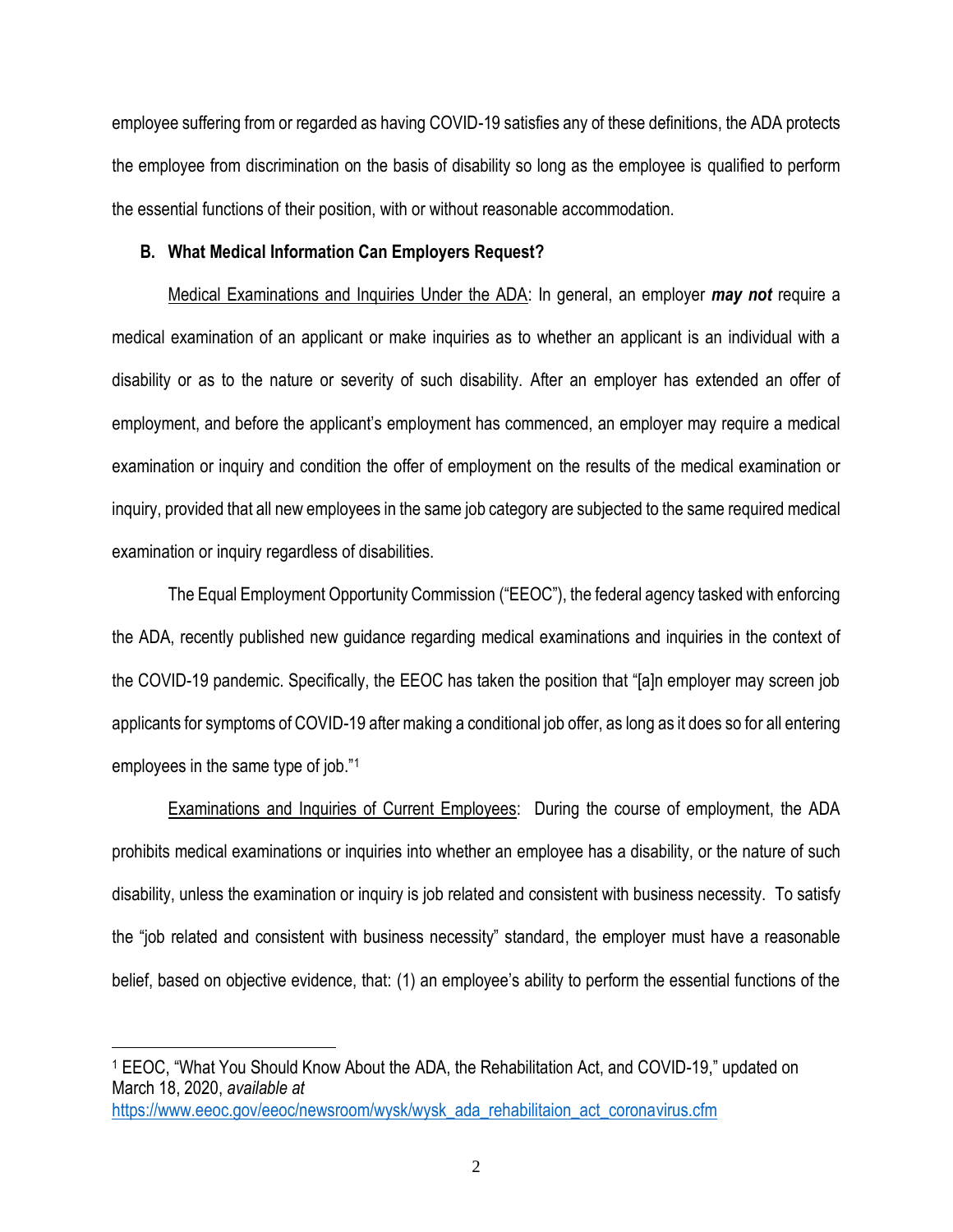job will be impaired by a medical condition; or (2) an employee will pose a "direct threat" due to a medical condition. A "direct threat" means a significant risk of substantial harm to the health or safety of the individual or others that cannot be eliminated or reduced by [reasonable accommodation.](https://www.law.cornell.edu/cfr/text/29/1630.2) Factors to be considered in determining whether an individual poses a direct threat include: (1) the duration of the risk; (2) the nature and severity of the potential harm; (3) the likelihood that the potential harm will occur; and (4) the imminence of the potential harm. The EEOC has concluded that the COVID-19 pandemic satisfies this standard.<sup>2</sup>

Examples of Permissible Inquiries Related to COVID-19: The EEOC has also taken the position that "[d]uring a pandemic, ADA-covered employers may ask . . . employees if they are experiencing symptoms of the pandemic virus."<sup>3</sup> With respect to the COVID-19 virus, the EEOC has issued guidance indicating that an employer may inquire whether employees have symptoms such as a fever, chills, cough, shortness of breath, or sore throat.<sup>4</sup> The EEOC guidance also makes clear that employers may require employees to have their temperature taken because of the prevalence of fever as a symptom of COVID-19.<sup>5</sup>

# **C. Actions Employers May Take with Respect to Employees With Symptoms of COVID-19 under the ADA.**

The EEOC has made clear that the ADA does not prohibit employers from requiring an employee exhibiting symptoms associated with COVID-19 to take a leave of absence or work from home. Specifically, the United States Centers for Disease Control and Prevention has expressly stated that employees who become ill with symptoms of COVID-19 should leave the workplace and the EEOC has opined that "the ADA does not interfere with employers following recommendations of the CDC or public health authorities, and employers should feel free to do so.<sup>6</sup>

<sup>2</sup> EEOC, "Pandemic Preparedness in the Workplace and the Americans with Disabilities Act," updated March 21, 2020, *available at* [https://www.eeoc.gov/facts/pandemic\\_flu.html](https://www.eeoc.gov/facts/pandemic_flu.html)

<sup>3</sup> *Id.* 

<sup>4</sup> *Id.*

<sup>5</sup> *Id.*

*<sup>6</sup> Id.*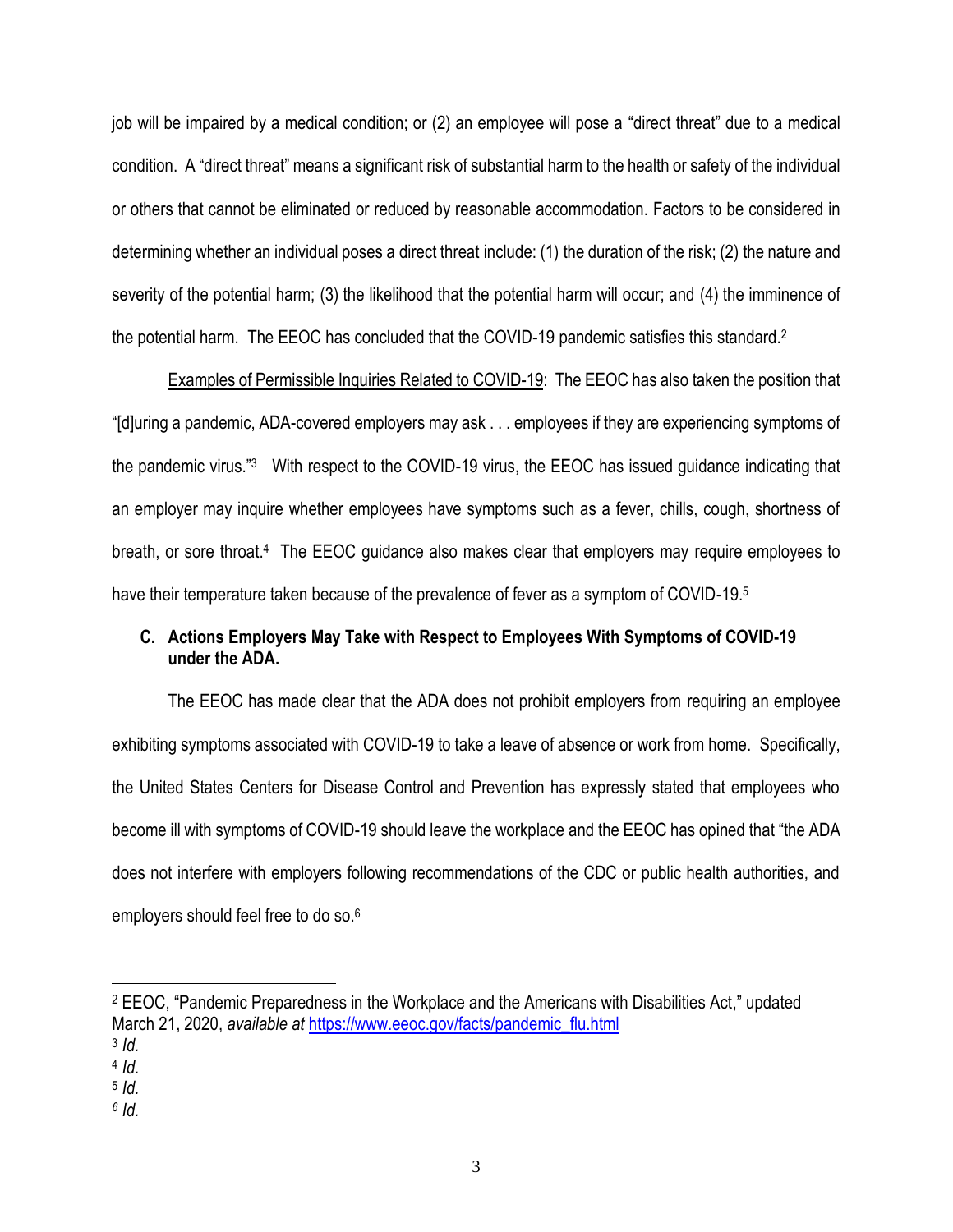Likewise, the EEOC has concluded that when an employer needs an applicant to start immediately, but the individual has COVID-19 or symptoms of it, the employer may withdraw a job offer without violating the ADA because the individual cannot safely enter the workplace based on CDC guidance.<sup>7</sup> Similarly, an employer may delay the start date of an applicant who has been diagnosed with COVID-19 or has symptoms associated with the virus.

## **D. Reasonable Accommodations for COVID-19 Under the ADA.**

The ADA requires covered employers to provide employees and job applicants who are disabled with reasonable accommodations, *i.e.*, a change in the work environment that allows a disabled individual to perform the essential functions of the position. The EEOC has previously indicated that encouraging or requiring employees to work remotely or "telework" is an effective infection-control strategy that may be considered a reasonable accommodation under the ADA depending on the circumstances.<sup>8</sup> Similarly, while an employer may require employees to adopt infection-control practices, such as regular hand washing or wearing personal protective equipment (e.g., surgical masks, gloves) to reduce transmission, an employer may still be obligated to provide disabled individuals with modified equipment such as gowns designed for individuals in a wheelchair or non-latex gloves for an individual with an allergy. 9

As employers and employees have increasingly discovered, the COVID-19 virus and disease are presenting an entirely new set of challenges to the workplace that implicate federal, state and local employment laws and regulations. The foregoing discussion highlights only a few of the key legal issues under the ADA likely to confront employers as the COVID-19 pandemic continues to unfold. Employers should also be mindful of their requirements under the Family & Medical Leave Act, the Families First

*9 Id.*

*<sup>7</sup> Id.*

*<sup>8</sup> Id.*